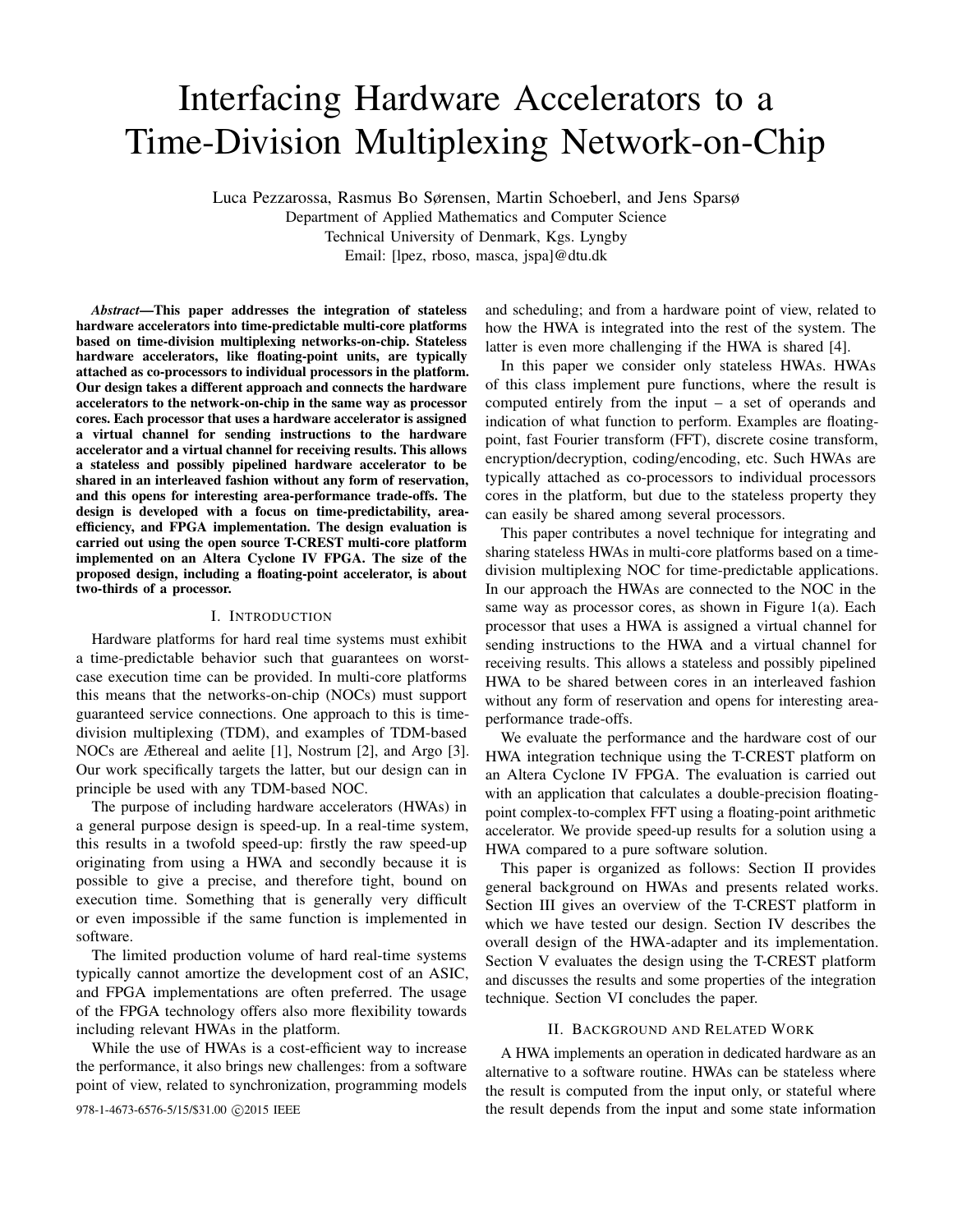

Fig. 1. (a) A  $2 \times 2$  node fragment of the Argo NOC showing 3 processor nodes and a node containing a HWA. (b) Details of a network interface and a processor node.

stored in the HWA. In this paper we consider only the former class. Orthogonal to this classification is the question of how the HWAs are integrated. Here is a large variety of solutions but most fall into one of the three categories described below.

In the first category the HWA is an extra execution unit that is attached directly to the CPU pipeline and it operates on variables in CPU's register file. This method is particularly advantageous for fine-grain HWAs with low latency. An example is the SuperH processor [5] where the FPU is part of the CPU pipeline and shares the CPU register file.

In the second category the HWA is connected to one or more CPUs using a dedicated bus (or NOC) for the HWA traffic. Examples are video/audio HWAs in the Philips Viper Nexperia and the STMicroelectronics Nomadik multi-core processors [6]–[8]. This approach is suitable for coarse or medium-grain HWAs with medium to high latency. Although advantageous from the speed-up point of view, this approach uses a dedicated bus/network leading to a significant increase of the system complexity and hardware cost.

In the third category the HWA is attached as a node to the already existent inter-processor NOC and it is considered as a peer of the other processor cores in the platform. This method is suitable for coarse or medium-grain HWAs with high-medium latency. An example is the Intel IXP2855 multicore processor where cryptography HWAs are attaching to the NOC of the system [6], [9]. The method we consider in this paper falls in this category.

# III. THE T-CREST PLATFORM

Our HWA-adapter has been designed for and evaluated using the opens-source T-CREST multi-core platform, but our design can in principle be used with any TDM-based NOC. The T-CREST platform [10] integrates time-predictable resources; such as processors, memories, and NOCs, all designed to reduce



Fig. 2. The block diagram showing the HWA-adapter design and its interfaces towards the NOC and the HWA itself.

the complexity of worst case execution time (WCET) analysis. The T-CREST platform uses two NOCs: a NOC connecting all cores to a shared memory and a TDM-based NOC called Argo that supports message passing between cores [3].

Argo provides a set of virtual point-to-point channels to an application programmer. Through these channels blocks of data can be transferred from the local scratch pad memory (SMP) in a processor node into the SPM of a remote node. This data transfer is driven by DMA controllers, and each virtual channel has its own logical DMA controller in the sender end of the channel. A unique feature of Argo is the way in which the DMA-controllers are integrated with the TDM-scheduling in the NIs, as illustrated in Figure 1(b). Packets consist of two 32-bit data-words and a header word containing the route and the target address in the destination SPM. Incoming packets write directly into the destination SPM.

## IV. DESIGN AND IMPLEMENTATION

Our key idea is to attach HWAs to the Argo NOC in the same way as a processor core, reusing the NI and replacing the processor and the SPM with a HWA-adapter and the HWA itself, as illustrated in the shaded tile in Figure 1(a). The HWA is typically a pre-existing standard stateless accelerator core. Details of the architecture and implementation of the HWA-adapter is explained below and illustrated in Figure 2.

Stateless HWAs are typically pipelined and have simple interfaces: an input port where they receive instructions (operands and indication of what operation to perform) and an output port where they deliver results. As the NOC serialize the arrival of packets, a stateless HWA can be shared by several processors without interference or need for reservation. For every processor that uses the HWA, the NOC is configured to provide a pair of (virtual) channels; one used for transmitting instructions from the processor to the HWA and one for transmitting results from the HWA back to the processor.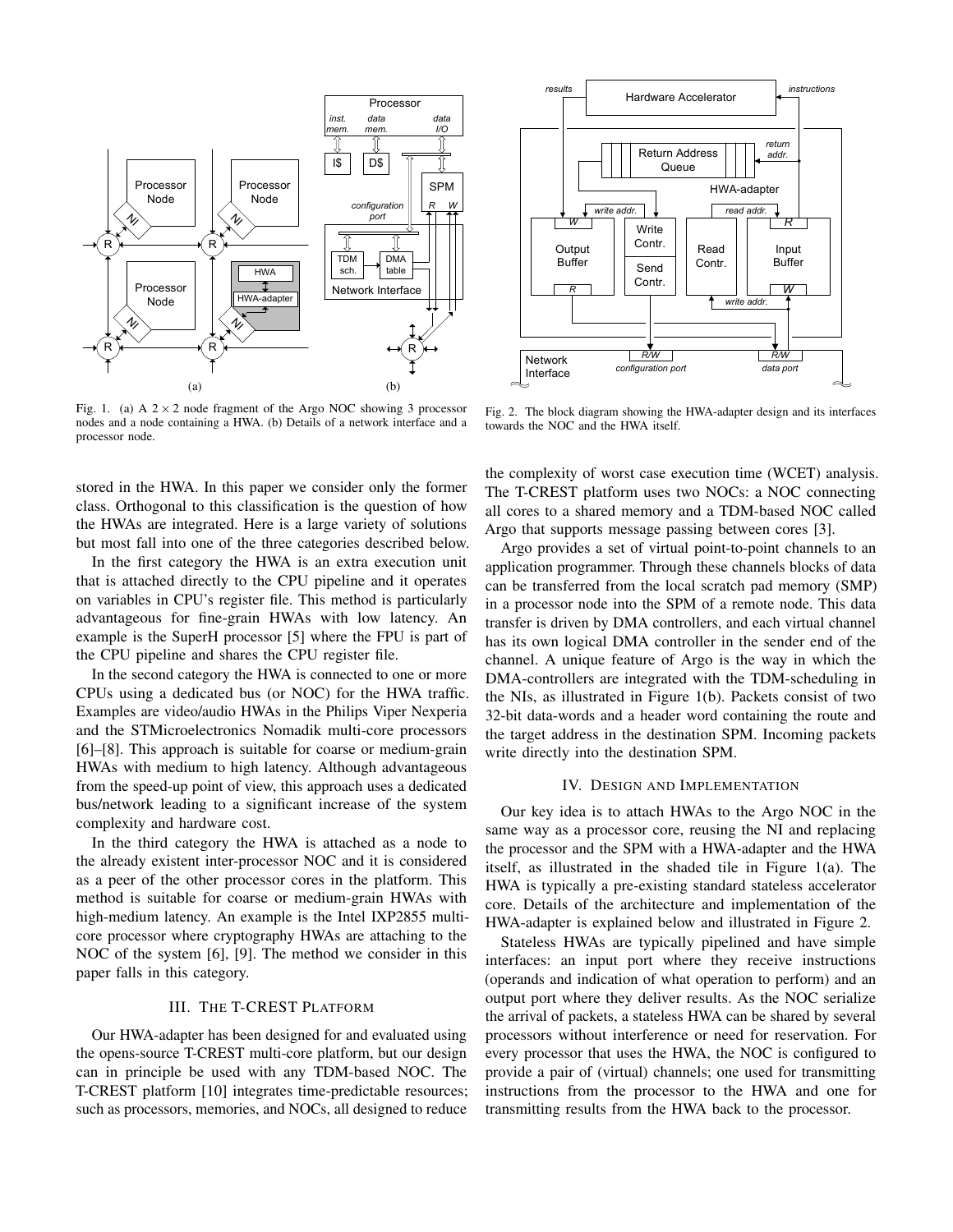Our design piggybacks on the DMA-driven data transfer functionality of the NOC. This means that buffer space for instructions and result must be provided in the SPMs of the processors that use the HWA and in some memory-space in the HWA-adapter. It also means that the HWA-adaptor must be provided with a return-address for the result.

A block of data corresponding to an instruction or a result is typically larger than the payload of a NOC-packet, and a block of data is transmitted using multiple packets. As the TDM schedule interleaves timeslots for different virtual channels, it follows that the HWA-adapter receives packets sent from multiple processors in an interleaved fashion. Therefore, the HWA-adapter must be able to assemble and buffer instructions before they can be passed on to the HWA.

Below we briefly elaborate on the design of the different components in the HWA-adapter, shown in Figure 2:

The *input buffer* is a dual-port memory with write port size of 64 bits that corresponds to the payload size in a NOC-packet. The width of the read port corresponds to an entire instruction.

The *read control block* monitors the writing of data to the input buffer. When it detects that the last word of an instruction is received it reads the instruction and the return-address, and issues them respectively to HWA and to the return-address queue.

The *return-address queue* receives and holds the returnaddresses from the input buffer and issues DMA set-up requests to the send controller. It is a FIFO-queue implemented using a dual-port memory and a read and a write pointer.

The *output buffer* receives results produced by the HWA and holds these until the word-by-word transmission through the NOC is complete. Like the input buffer, the output buffer is also a simple dual-port memory with different port sizes. The write port has the size of a result and the read port has the size of 64 bits.

The *write controller* is based on a simple incrementing counter and it manages the writing of result and return-address tuples into the output buffer. At the same time the *send controller*, implemented as a small Mealy state machine, is triggered to set up the relevant DMA in the NI. The DMA controller then sends the result back to the processor that requested the HWA operation.

## V. EVALUATION AND RESULTS

The presented technique is tested and evaluated in the T-CREST multi-core platform implemented on the Altera Cyclone IV FPGA (EP4CE115) on the Terasic DE2-115 development board. The configuration used in the test consists of a 2-by-2 bi-torus platform with four nodes. Three of them host Patmos processors, the last hosts the HWA. The HWA used in the test is a 15 stages pipelined double-precision FPU generated with FloPoCo [11] that executes addition, subtraction, and multiplication operations, selected with a dedicated input operand. The instruction size is four 64-bit words: one for the return-address, one for the operation selector (including some not utilized fields for future extensions) and two for the operands. Therefore, the memory-space in the HWA-adaper

TABLE I HARDWARE RESOURCE UTILIZATION FOR THE ALTERA CYCLONE IV FPGA IMPLEMENTATION OF THE TEST CASE PLATFORM CONFIGURATION.

|                                                                     | Logic cells                    | <b>DSP</b> | RAM (bits)           |
|---------------------------------------------------------------------|--------------------------------|------------|----------------------|
| 2 x 2 Platform                                                      | 48 3 3 1                       | 96         | 1894693              |
| $2 x 2$ Argo NOC<br>4 SPMs                                          | 7161<br>148                    |            | 1 1 2 2 3 4 0        |
| 1 Patmos core<br>1 Network interface<br>1 HWA-adapter<br><b>FPU</b> | 8770<br>899<br>2 2 0 6<br>3354 | 12<br>48   | 211456<br>180<br>881 |

(input buffer) is divided in three segments of four 64-bit words; each segment belongs to a processor served by the HWA.

Table I shows the FPGA hardware resource utilization in terms of logic cells, digital signal processing elements (DSP), and bits of memory (RAM) of the entire platform and of some relevant entities of the design. The results in Table I show that the hardware cost of a HWA-adapter is roughly a quarter of a Patmos processor (considering only logic cells), and that a node comprising a FPU-unit and a HWA-adapter is about two-thirds of a Patmos processor.

To evaluate the design in terms of average-case execution times speed-up, we have carried out a comparison between the execution time of two C applications that calculate an N points double-precision floating-point complex fast Fourier transform using the Cooley-Tukey algorithm [12]. The first application executes the algorithm in software utilizing the software floating-point functions (from the LLVM project [13] and Newlib [14]) for the floating-point addition, subtraction and multiplication needed by the algorithm, while the second application uses the FPU. An identical application runs in parallel on each core of the platform.

Table II shows the average-case execution times needed by the two applications to calculate the FFT of N points and the speed-up calculated as ratio between the execution times of the FFT function executed in software and using the FPU. The average on the execution times is calculated on 100 FFTs on randomly generated arrays of values. All the execution times are measured by the processor on the FPGA implementation of the platform.

According to the results reported in Table II, the design shows a speed-up from 7.8 for a 256 points FFT to 10.1 for 4096 points. As a general rule, to benefit from the use of a HWA, the speed-up has to be in the order of tens or hundreds depending on the application [15]. In our case, the usage of the FPU can be considered advantageous not only for the obtained speed-up, but also for the fact that the presented integration technique lead to WCET analysis simplifications, since some operations are executed in hardware with a static and pre-calculated WCET, as explained below.

Regarding the time-predictability of the design, the HWAs integrated with the presented technique inherit an important